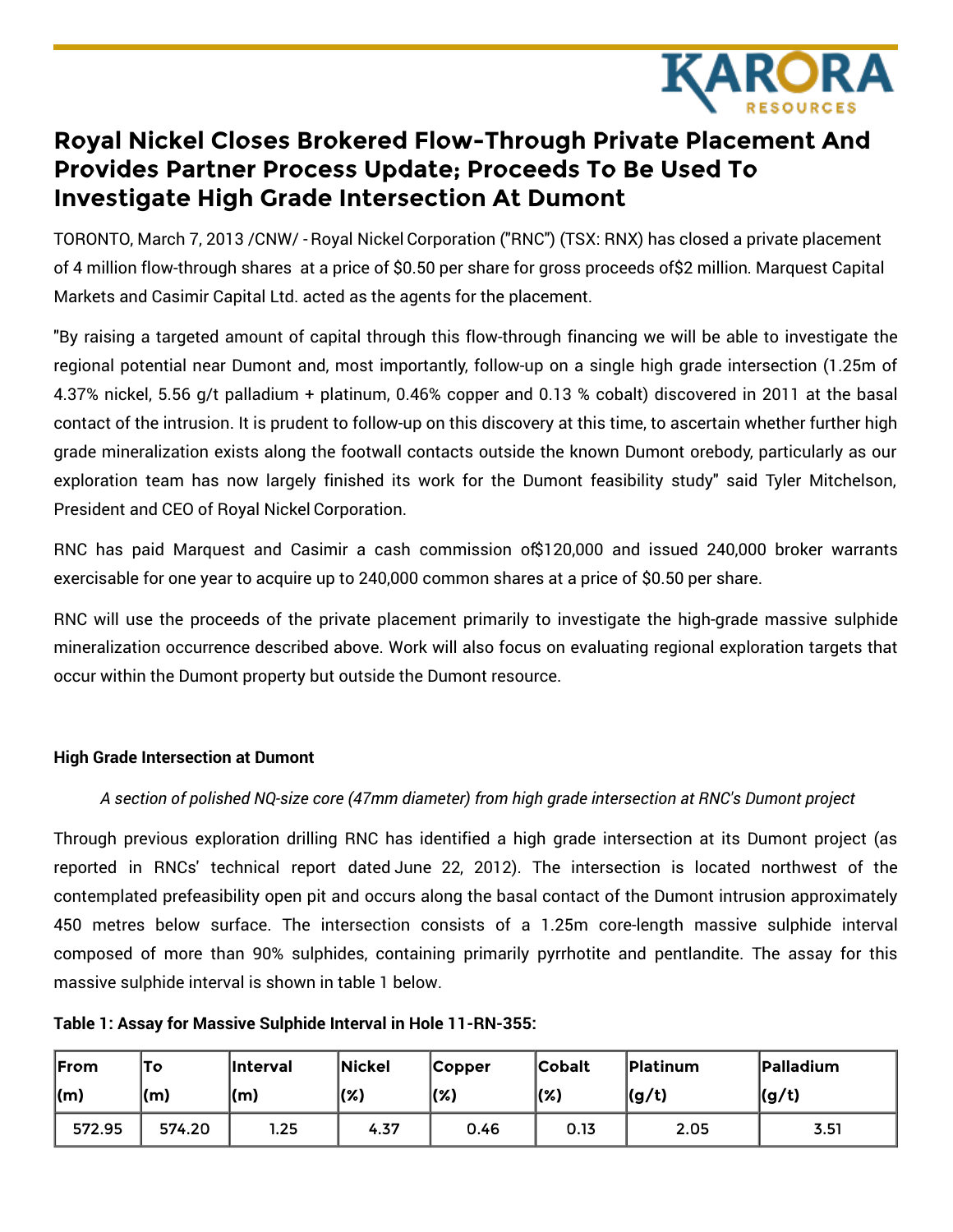Source: Technical report dated June 22, 2012 available under Royal Nickel's profile o[nwww.sedar.com](http://www.sedar.com).

To date, this is the only occurrence that has shown such elevated concentrations of sulphides with high metal grades at the Dumont project. Limited follow-up work in 2011 indicated that this mineralization was limited in extent locally. However, this discovery demonstrates that mineralizing processes capable of producing highgrade massive sulphide mineralization have operated within the Dumont setting, particularly at the basal contact of the intrusion. Further work will focus on following up this intersection through surface and borehole EM surveys and drilling to explore the rest of the 7.5 km long basal contact for similar occurrences.

#### **Partner Process Update**

RNC's previously announced formal partnership process is ongoing. At this time, RNC continues to be in discussions with interested parties to invest in the Dumont project either directly or through other investment structures. RNC remains optimistic that partnership and financing arrangements will be completed in advance of the receipt of permits, expected in the second quarter of 2014. There is no assurance that any of the proposals or discussions held to date will lead to a binding proposal or to the signing of definitive agreements.

#### **About Royal Nickel Corporation**

Royal Nickel Corporation is a mineral resource company focused primarily on the exploration, evaluation, development and acquisition of base metal and platinum group metal properties. RNC's principal asset is the Dumont Nickel Project strategically located in the established Abitibi mining camp, 25 kilometres northwest of Amos, Quebec. RNC has a strong management team and Board with over 100 years of mining experience in the nickel business at Inco and Falconbridge. RNC's common shares trade on the TSX under the symbol RNX.

Unless otherwise indicated, RNC has prepared the technical information in this news release ("Technical Information") based on information contained in the pre-feasibility study dated June 22, 2012, relating to the Company's Dumont Nickel Project and news releases (collectively the "Disclosure Documents") available under RNC's company profile on SEDAR at [www.sedar.com](http://www.sedar.com). Each Disclosure Document was prepared by or under the supervision of a qualified person (a "Qualified Person") as defined in National Instrument 43-101 of the Canadian Securities Administrators. Readers are encouraged to review the full text of the Disclosure Documents which qualifies the Technical Information. The Technical Information is subject to the assumptions and qualifications contained in the Disclosure Documents.

The Technical Information contained in this news release has been approved by Alger St-Jean, P. Geo., Vice President Exploration of the Company, a Qualified Person under NI 43-101.

This news release is not an offer or a solicitation of an offer of securities for sale in the Inited States. The securities have not been and will not be registered under the U.S. Securities Act of 1933, as amended, and may not be offered or *sold in the United States absent registration or an applicable exemption from registration.*

## *Cautionary Statement Concerning Forward-Looking Statements*

*This news release contains "forward-looking information" including without limitation statements relating to planned exploration and expected timeframe for receiving permits.*